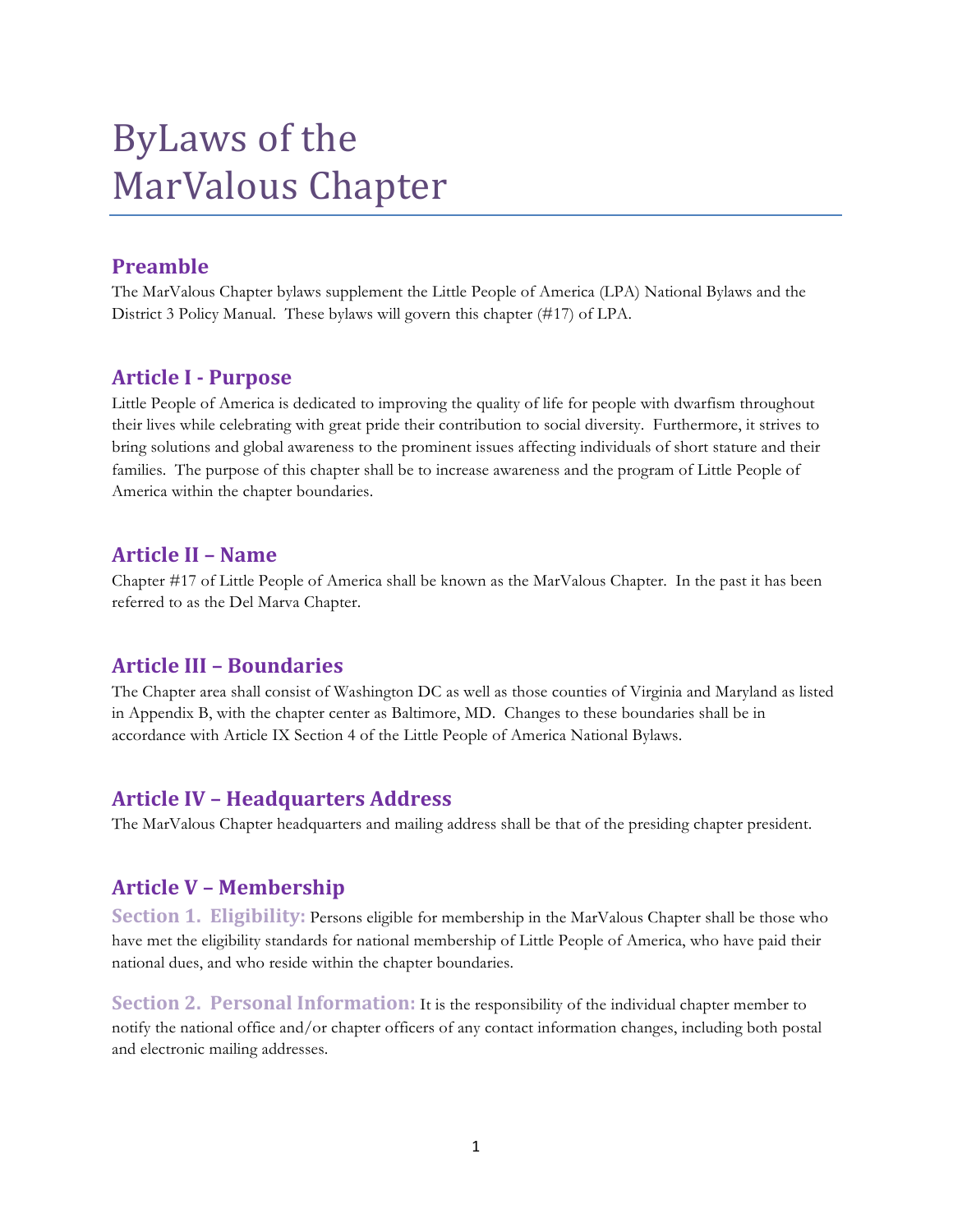**Section 3. Rights and Responsibilities:** All members of the MarValous Chapter are responsible for paying their national dues in a timely manner; for exercising their right to vote in elections; for accepting the majority vote on all matters; for endeavoring to attend chapter meetings; for supporting attendance at district and national meetings; for interacting with officers and other members in a respectful manner; and for honoring the order of all MarValous Chapter proceedings.

**Section 4. Compensation:** No compensation shall be paid for services as a chapter officer or chapter members. Chapter officers and chapter members may ask for reimbursement for their expenses to the chapter but specific protocols must be followed. If under \$250, the expense, the reason and the receipt must be presented to the chapter officers by email or in person at the following chapter meeting to when the expense occurred. If over \$250, chapter members in attendance at the following chapter meeting along with chapter officers will vote regarding any reimbursements. All reimbursements over \$250 must be passed by majority vote of chapter members in attendance at the chapter meeting and by majority vote of all chapter officers. Reimbursements are not guaranteed. Reimbursements will only be given if the motion is passed. If passed, the reimbursement(s) will be filed for audit to the National Treasurer and documented within chapter minutes.

**Section 5. Chapter Meetings:** A minimum of four (4) meetings shall be held during the calendar year, with no more than three (3) months without a meeting. Chapter officers shall endeavor to schedule meetings as far in advance as possible, and notify members accordingly. Changes to the schedule can be made by a vote of membership, by the chapter president or by the chapter officers. Special meetings may be called by the chapter president, chapter officers or a majority of chapter members. There will be a designated annual meeting held within chapter boundaries between August 1 and December 1. During the election year, elections must be held at this annual meeting.

#### **Article(VI(– Officers**

**Section 1. Chapter Officers:** Officers shall be President, Vice-President, Secretary, and Treasurer. If necessary, the Secretarial and Treasurer positions may be combined into one office during a term.

**Section 2. Eligibility to Hold Office:** All chapter officers shall have been an active MarValous Chapter eligible voting member for at least one year at the time of nomination.

**Section 3. Election of Officers:** Election of the officers shall be held at the annual chapter meeting of even number years. Candidates shall be nominated and made known to the chapter members at least (2) months prior to the annual meeting. Officers shall be elected by a majority vote of the membership using absentee mail-in ballots and secret ballots at the election year annual meeting (held between August 1st and December 1st). A majority vote from all ballots received is required for election. Immediate run-off elections will be held until a majority is reached. All ballots must be directed to an impartial district officer (of which the MarValous Chapter is part), who is a non-MarValous chapter member, for tallying of the votes. Electronic balloting may be used if the LPA National Board of Directors obtains or identifies an acceptable and secure system, and non-profit laws allow electronic balloting.

**Section 4. Term of Office:** Term of office shall be for two calendar years. New officers assume duties three (3) months after the chapter meeting at which they were elected (according to National Bylaws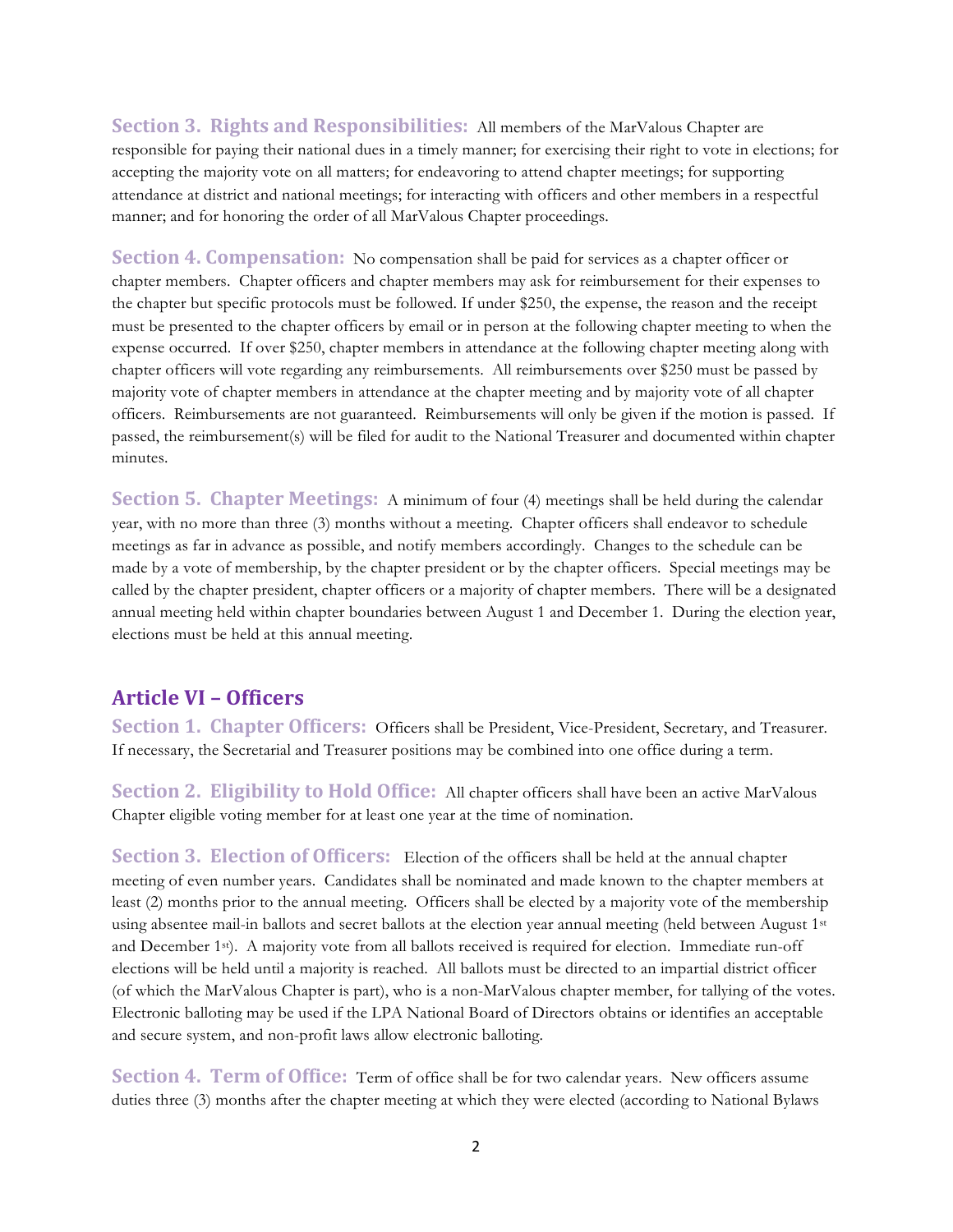Article IX-Local Chapters, Section 8D). No officer shall serve more than three (3) consecutive terms in the same office.

## **Section 5. Duties of Office:**

- 1. **Chapter President:** The **President** shall have the following duties:
	- 1. The President shall have primary responsibility for the continuance of activities within the chapter and work to insure the long range existence and stability of the chapter.
	- 2. The President shall train the chapter president-elect.
	- 3. The President shall respond to and work with their District Director in carrying out their functions as described in the National Bylaws Article IX, Section 8, and Article X, Section 5.
	- 4. Disputes or conflicts of interests between Chapter President and District Director shall be mediated by the Senior Vice President in consultation with the Board of Directors. The decision of the Board of Directors is final if the dispute or conflict of interest cannot be resolved through mediation. (For more information, see the National Bylaws Article IX, Section 9).
	- 5. The President shall appoint committees as necessary.
	- 6. The President shall vote in case of a tie.
	- 7. The President shall review all media generated for circulation to the chapter members and suggest revisions if necessary prior to distribution.
	- 8. The President shall ensure that all articles and provisions of these bylaws are adhered to in full.
- 2. **Chapter Vice-President:** The Vice-President shall have the following duties:
	- 1. The Vice-President shall act in the President absence.
	- 2. The Vice-President shall focus on recruiting new members to the chapter.
	- 3. The Vice-President shall be responsible for encouraging membership involvement.
- 3. **Chapter Treasurer:** The Treasurer shall have the following duties:
	- 1. The Treasurer shall record all chapter financial transactions.
	- 2. The Treasurer shall maintain bookkeeping records.
	- 3. The Treasurer shall provide quarterly reports to the National Finance Director.
	- 4. The Treasurer shall provide an audit as requested by an officer or chapter member.
- 4. **Chapter Secretary:** The Secretary shall have the following duties:
	- 1. The Secretary shall record the minutes of the chapter and officers meetings.
	- 2. The Secretary shall maintain membership lists (active, inactive, and prospective members).
	- 3. The Secretary shall send appropriate correspondence (i.e.: get-well, birthday, and sympathy cards)
	- 4. The Secretary shall attend to chapter mailings (newsletters, meeting reminders).

**Section 6. Order of Succession:** In the event the MarValous Chapter president is unable to serve for any reason, the order of succession to the presidential position shall be the chapter Vice-President, Treasurer, Secretary, and immediate past president. In the event there is a vacancy in any other officer position, election of a new officer shall take place within the next two (2) chapter meetings after the vacancy is effective, in accordance with Article VI Section 3 above.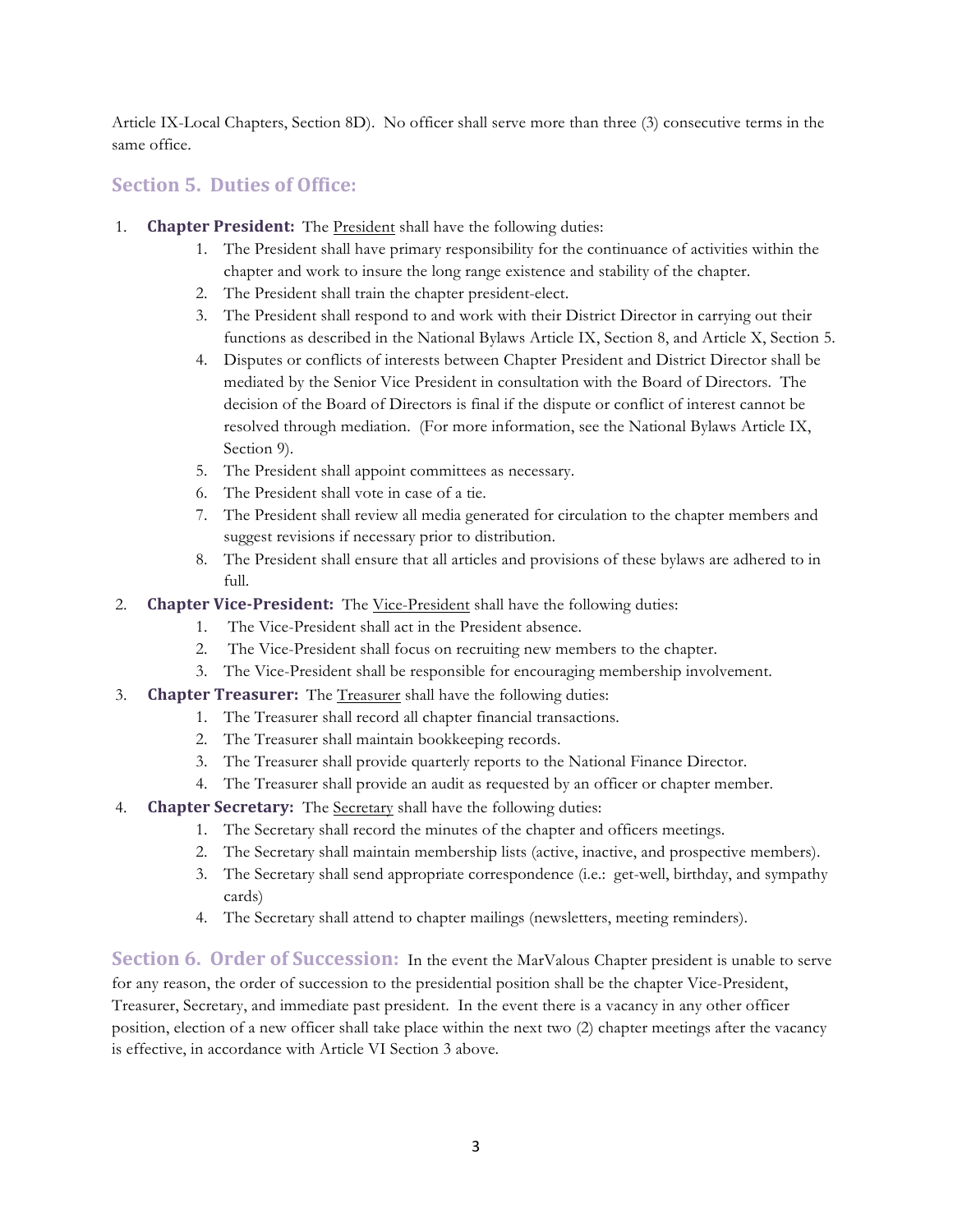Section 7. Annual Reports: All chapter officers and committee chairmen, if necessary, shall present annual reports at the annual meeting.

**Section 8. Committees:** All chapter committees may be appointed by the chapter president.

**Section 9. Removal of Officers:** To remove a chapter officer, chapter members must come forward with complaint(s) made in writing to the involved chapter officer, with a copy to the chapter president and District Director. If complaint(s) cannot be resolved, they will be submitted to the District Officers for review. After review and a majority vote is taken by the District Officers, the issue of the removal of the chapter officer will be submitted to the chapter membership. After a two-thirds vote of the chapter membership through mail-in-ballots and secret ballots at the next chapter meeting (from when the ballots were mailed), the chapter officer shall be considered removed from office.

### **Article(VII(– Fiscal(Year**

The fiscal year for the MarValous Chapter shall be from October 1 to September 31 of each year.

## **Article(VIII(– Rules(of(Order**

The current edition of Robert's Rule of Order shall govern and conduct all meetings.

## **Article IX - Amendments**

The by-laws may be amended at a chapter meeting with approval of two thirds (2/3) of those attending provided thirty (30) days advance notice has been given in writing which included the content of the proposed amendment. A copy of the amended bylaws should be sent to the District Director and the Senior Vice President of LPA. Approved amendments take effect upon approval of the National Executive Committee of LPA.